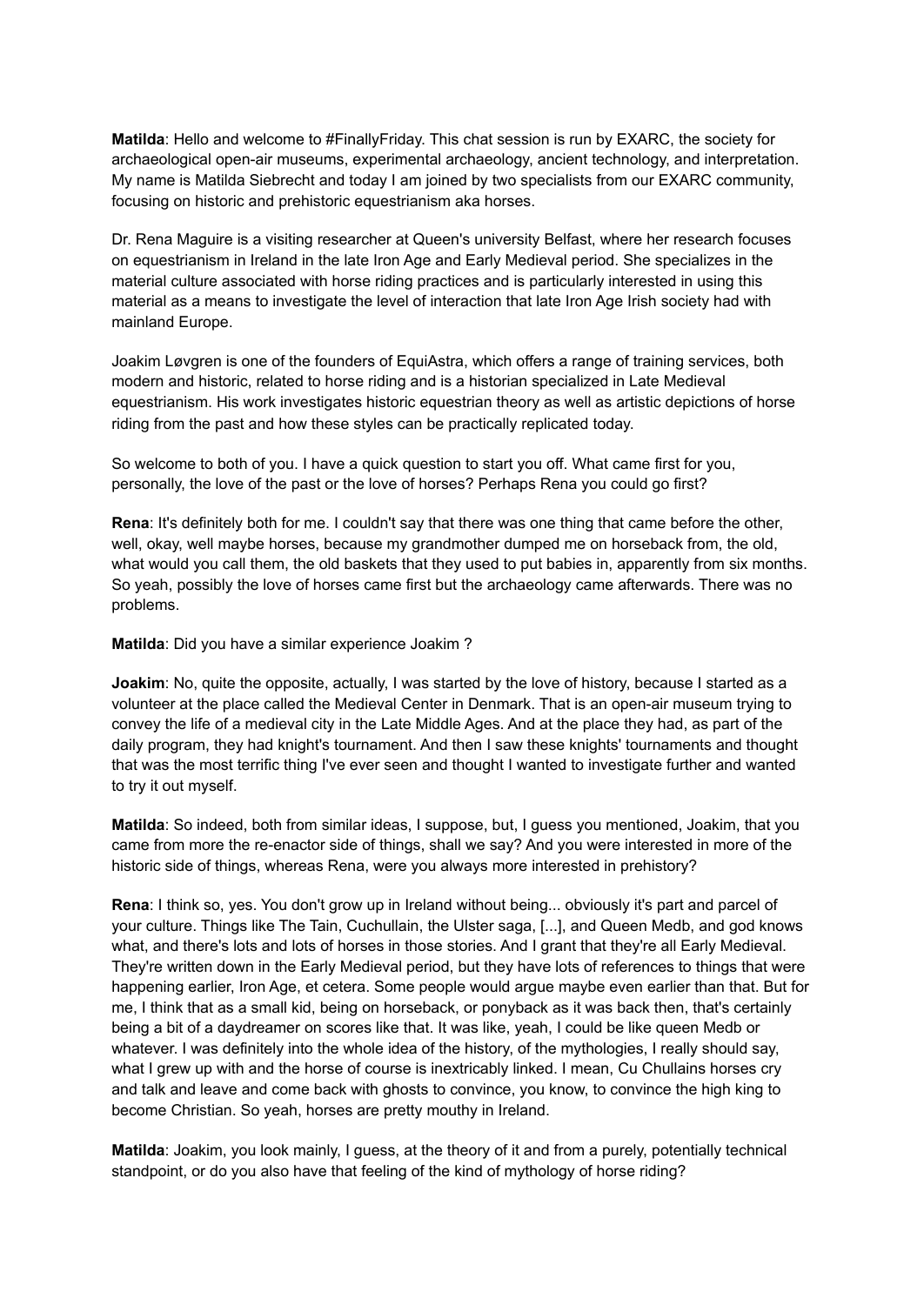**Joakim**: Definitely.I can completely relate to that. Well, at least the daydreaming part of it, you know, imagining yourself sitting on a warhorse in armor and doing, you know, war riding and different exercises and such. I also used to daydream about that and trying to imagine the feeling of doing it and then having an urge, a very, very sincere wish, about also wanting to experience it [rather] than just a dream about it.

**Rena**: I would definitely agree with that because, whenever, I think, whenever you're a kid it's daydreaming, and then by the time you've reached into archaeology studying it - certainly from my side - it is a case of why did they make the snaffles like this? I mean, that's a golden wing, that's a ported snaffle this, this that or the other and you start asking questions, which do require the science. And then after the science, you have to start replicating them to understand why they were fitting in the way they did and what tasks did they want. And so automatically you start going into experimental archaeology. So a cautionary tale for anybody starting out on this. You may start off with the daydreams, but you're going to end up basically knee- deep in all sorts of things, which are very practical.

**Joakim**: Yes, I can relate to that as well. What got me started was also the curiosity about this whole thing, how horses were depicted in medieval art. And then when I compared it to how it looked, for instance, when they did medieval tournaments or knights' tournaments at the Medieval Center, and how it appeared in Medieval art, then there was no..., it didn't match, it wasn't put together. That's also why I was interested in exploring it practically, simply because I wanted [to] recreate how it looked in medieval art.

**Rena**: Pretty much we know next to nothing about it. But we do have lots and lots of tack. It was a case of reconstructing bridles, looking at why it was being made like this, how it was being made like this and it's in the process of asking how and why that you start to actually get the holy grail in many ways, which was a chronology for the end of the Irish Iron Age, which the late great professor Barry Raftery of UCD had referred to the period as the Silent People. There was that little known, but I think as I'm going to do a shameless promote here for the book, which is published by Archaeopress, you know, I say in the introduction to it, that basically by doing the equivalent of hanging over a fence and talking to... talking horse, we managed to get some sort of an understanding of one side of the elite life, of those who were the riders of that period. And, what came obviously like your period it's the elite that are riding. It's not anybody who's down the grades but it is very much the elite.

## **Joakim**: Yeah definitely.

**Matilda**: You mentioned earlier this idea of context and how ingrained it is in sort of your modern context, but also in past contexts. If you're specialized in this topic, so in equestrianism, can you study it, do you think, in any time period, or is the time period really essential? Is there specific knowledge related to these things? So for example, if Joakim decided to go and study Bronze Age equestrianism or vice versa. Is that possible or is the context of the past also more important in this case?

**Rena**: Well, I mean, I think it's perfectly interchangeable because, obviously, I would know what a curb bit from the medieval period looks like. He would know what a basic single-joint snaffle would look like, which would be being used on, say, for example, the end of the Bronze Age and the center of Europe. We both would know exactly all the equipment that exists, still exists to some extent today. And therefore we've got a unique situation where we actually have provable use-wear and reconstructions. If there's something maybe is a wee bit different, we can actually test it in a very, very practical way and that's an absolute gift for any kind of archaeologist, you know? I wouldn't be as au fait, obviously with the High Medieval period. But certainly the both of us, I think, would probably recognize the equipment and be able to make it a good stab at what was going on in each other's area of expertise...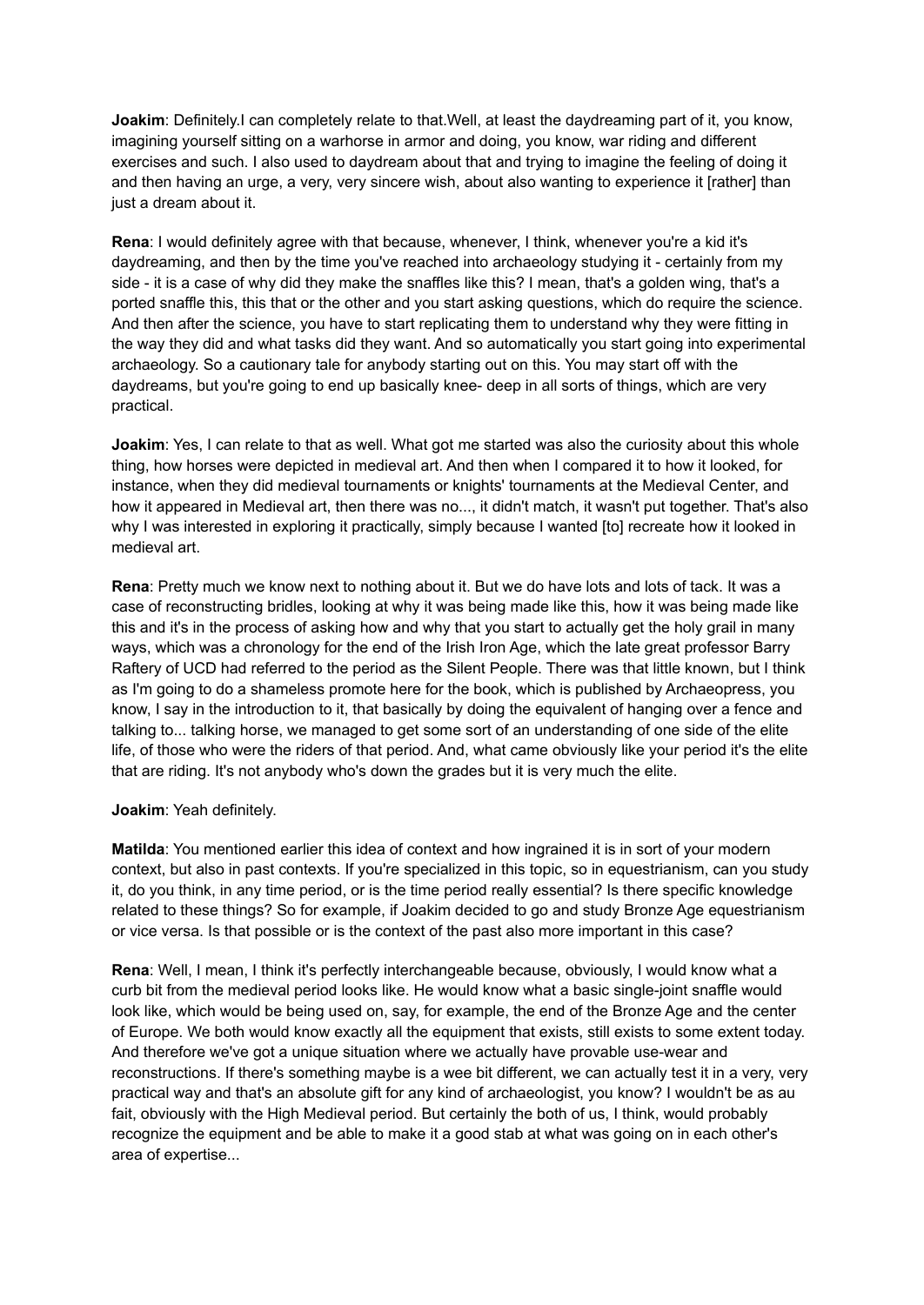**Joakim**: Yeah, I can definitely agree with the experience that both me and Rena have, we could draw parallels in time, if one could put it that way. I also think it's very important to look at every period very specifically. At some point I thought that throughout the Middle Ages you would just ride with curb bits. But then I found out that there was a certain type of curb that was used in, for instance, the 13th century and a completely different kind of curb bit used in the late 15th century. And then from the 15th century, developing into the Renaissance they used different bits. So, I also think it's very important to look at a specific time period and see and try to understand why did they have this kind of specific equipment, because, for instance, you have a bit from the 13th century, compared to a bit from, let's say the end of the 16th century is very, very different also in mouthpieces, compared to what kind of bits that are available today. So perhaps we don't have any experience with this kind of equipment. So yeah, I think it's very important to also be very specific in your interpretation of the period.

**Matilda**: So able to recognize things from different periods, but also obviously indeed, important to sort of base your research in the period that you're studying. I can understand that. So you both referred to the fact that people in the past would have been the elite who would have been riding horses. So it wasn't for everyone. Does it mean that riders were always expert horsemen? Would people have been trained in this or was it just something like kind of riding a bike or driving a car? It was just assumed that if you were elite, you could do it?

**Rena**: Certainly in the Iron Age you see all kinds of riders showed really bad use of the bit and some things. I think you're probably going to see an awful lot more cultured riding and the art of riding in Joakim's period because obviously that's the period of where dressage, haute ecole, airs above the ground, that's really where it's all kicking off. That's where that form of display, of human and horse interaction becomes a status symbol within its own right. We have absolutely no idea what's going on in the proto-historic period. Certainly in Britain, I don't think that they have a whit regarding most of the styles of tack that they're using. It looks as if it's using brute force and ignorance and if horses do not survive then "next"!, you know, that seems to be the kind of equipment being used. The Irish Iron Age is equally compatible with show bridles of today because they're using the only ported bridles, or the ported snaffles of the ancient world. But the point of where it becomes a status display is really Joakim's period.

**Joakim**: Just because I'm curious, Rena, as far as I understood, you said that it was elite horsemen in the period that you are focused on in the Irish Iron Age. Were horses used for a status display or for warfare, or how were horses used?

**Rena**: I think actually a lot of it is about impressing the locals. I think they have to really get to the..., as we started to untease what part of the culture was like. And that you've got what appears to be two cultures coming and clashing very strongly, with Ireland in particular, you've got Romano-British influences coming in. You've got Germanic because, part of what I did also was to study the stuff that's up in Torsberg, up in Vimus and Avalsness because it's very much an analog of what's happening in Ireland, what they call the Kehlberg, which we call the Y-piece, both of them be in a form of running martingale combined with a bosal of sorts. None of it nice, but certainly, it's for high maneuverability. Don't forget in Ireland, you've got a culture of cattle raids. There's even books, obviously the Tain is about the mega cattle raid, all supernatural bulls and stuff like that. But yeah, it didn't go unmarked for me anyway, whenever I realized that the equipment that the Irish are using, the stuff is so exquisite. I don't think that any Tom, Dick or Harry in the street would be able to afford it, but I think whenever you look at how it would have been used after reconstruction, it's very much about neck-reining. It's about twisting, turning - very like polo today, or the way you would see a gaucho ride, and that's the style of riding that you're using: neck-reining quite a lot. I find that very interesting whenever you think about..., that's exactly what you would use if you were cattle cutting. Have you ever wanted to steal somebody else's cattle to add to your own and round them up? You'd be using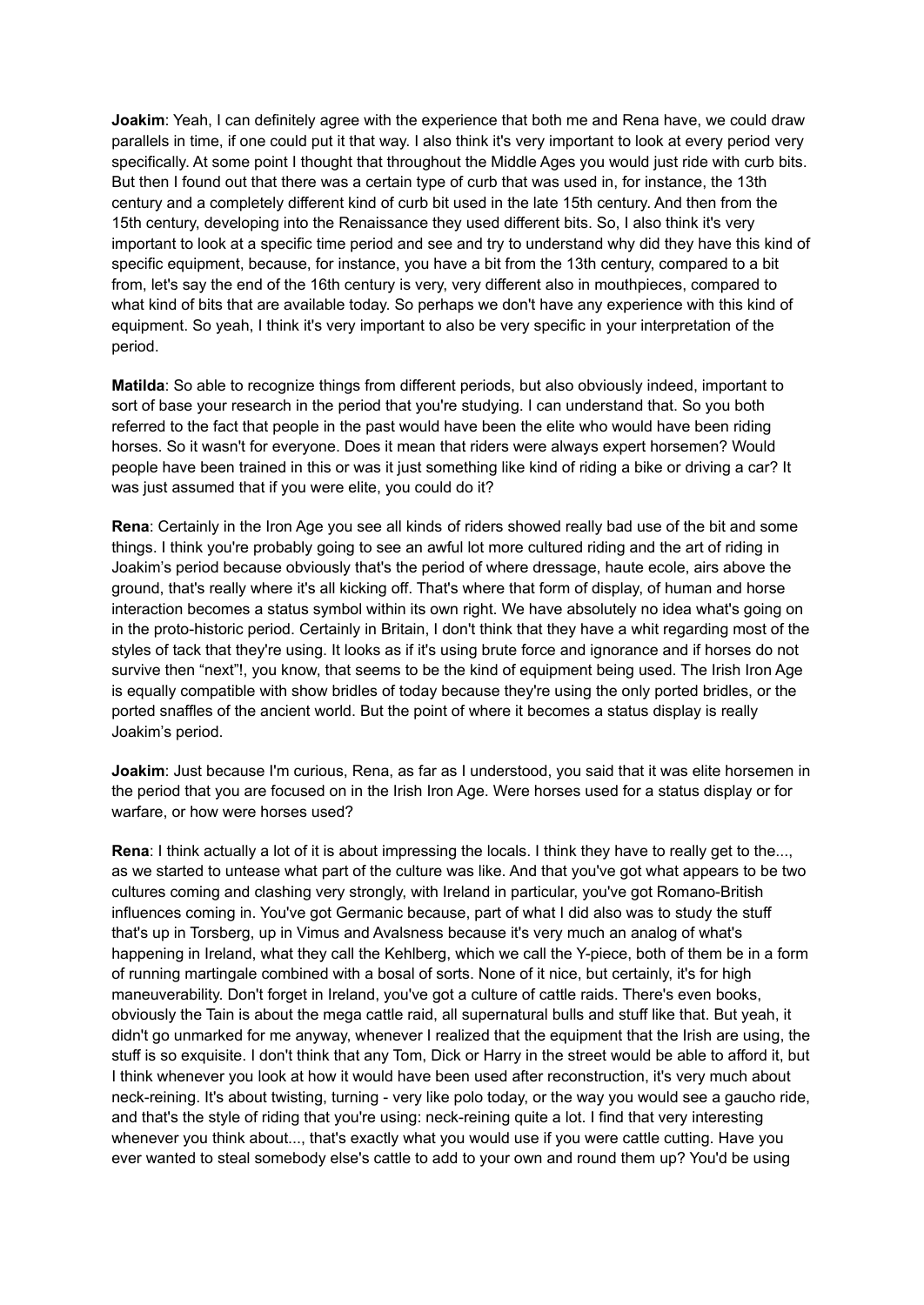very much that technique, you know? So there might be some truth in the old stories over here after all, you know.

**Joakim**: Yeah, I was just very curious about that, what kind of equipment the horse [was] because, as you said, in the late Middle Ages, knights would use their horses for warfare. And concerning the question about, if anyone could ride and of course, at least in the Late Middle Ages, anyone could jump on a horse and ride it, but yes, it was an elite that would use the horse for war, where the horse would be as much a weapon as anything else. So not a distance weapon where you would shoot a bow or throw javelins at your enemy, but actually jump into the fight with your horse. And that would of course demand some kind of... you know, you would need to be able to control your horse in the situation. So that would require some kind of high level dressage, horsemanship, equestrianism. But if people were, or if let's say knights, or the nobility were expert horseman, I think it is a very hard question to answer because then we need a common agreement about what is an expert horseman because, at least today, some people would consider how knights would ride their horses in battle as expert horsemen, whereas others would say that they are definitely not expert horseman, that they lack a lot of detail that modern day riders would focus on.

**Matilda**: That was really interesting. And actually we have a question from one of our EXARC community. We had released the topic of the episode beforehand, so that people had the chance to ask questions if they wanted. This one's from Daniel Bertrand asking about the use of horses for physical labor. So you've both talked today about riding horses in terms of the travel or dressage or status symbols or stealing cattle, but were they used also for physical labor? Would you, for example, see a horse pulling a cart or a plow, or would that be an ox? So, what was the primary roles of horses within different cultures, and why would people choose horses over other animals for these kinds of tasks, do you think?

**Rena**: Certainly I don't think that you're seeing an awful lot of use of the horse for domestic agricultural use, through, until Christianity, but that's because in Ireland certainly anyway, but that's because Christianity brings it back down to being a dumb beast instead of a king maker, which, in many ways the horse was considered as being, well, the consumption of horse flesh... it was friend and food. The consumption of horse flesh was part of the rite, which made you into a king. So therefore it had a status that was raised above, above other critters, that this was the last thing that you actually had to do before taking your crown. But that's something which… certainly it's in Ireland. It might be in other places, that's another story altogether. But certainly it had… in the ancient world the horse has an elevated status. Yes, you will get carts. You will get like dog carts and sulkies, but these would be very, very lightweight, very fast maneuverable carts. And then by the time the Early Medieval comes, there are huge wheels. There's depictions of them on high crosses across Ireland. The Early Medieval texts state that you should have a horse for your cart and a horse for riding, but it doesn't state that you should have a horse for pulling the plow and that seems to come much later, probably into well Christianified period. And of course that's where I hand over to Joakim's area of knowledge, which will be dealing with a period where horses become draft.

**Joakim**: To be perfectly honest, it's not something that I've looked lot into, but I have seen several depictions of horses being used for labor, both working fields and pulling wagons and being what you could call a carriage animal, you know, carrying different types of stuff to be transported from A to B. What I have seen from depictions is that they not very often depict horses pulling carts and at least when they do, they do not sit that much on the cart, but they ride the horse instead and my interpretation is that roads weren't always that good, neither in the Late Middle Ages. So, traveling on a bumpy road would just be much easier just sitting on the horse and making it pull the cart [rather] than sitting on the cart.

**Rena**: Yeah. There are far too many prehistorians who see chariots turn about and you know, you look at what the landscape would be like at that station. So, they had suicide wishes because those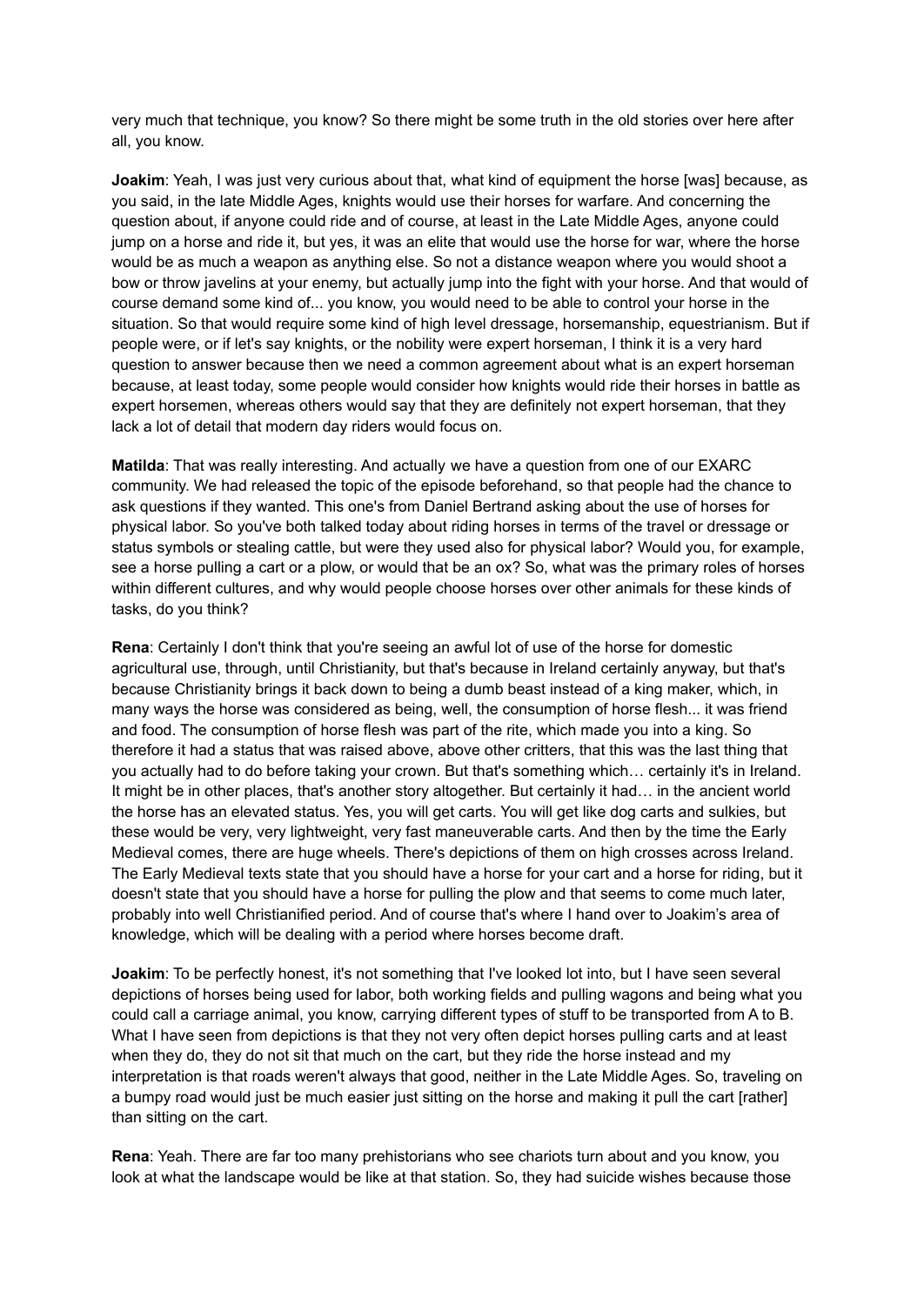things are springy. You're going to have to take that at a reasonably sedate pace while you're… - even with a really good sense of balance... I think sometimes there's a lot of people who will, they want the big dramatic thing of horses and create some warfare and climbing along the shaft and the pole! And Julius Caesar chariots and went on with the Britains and God knows what... I don't know how much that would've been... people standing on a stationary cart and doing it for acrobatics. There's a lot of questions about this stuff. It could be done experimentally, but I wouldn't be able to do it. I'm built for comfort, not speed.

**Matilda**: A bit related to that, actually. Do you think that it's essential for someone who wants to study past equestrianism to be able to ride a horse and to have experience, a lot of experience in riding a horse? Or is it just a recommendation? Do they, if they sit on a horse once, is that enough?

**Rena**: It depends how deep they want to go. I was asked this actually, not that long ago. The advice I gave somebody was, if you want to do this thing right, you're going to have to live, breathe, eat, and sleep it because, you know, if you aren't used to this you're going to fall in the old traps of like 1930s, 1940s, you know, some very bookish wee man, sitting somewhere making stuff up. So what he thought would fit in with the world view of that time. I think that if I was to go and learn, say... a friend of mine, a good friend, Niall, deals with canoes, that's his whole specialty area. I wouldn't even begin to actually even look at that unless I knew exactly how to sail a boat, because I wouldn't be able to get a feel for what the people were doing and as to why they wanted it carved this way, that way. I think a lot of that applies, certainly from my period of equitation, if you haven't got any experience it's going to be an uphill battle, and you better leave all the whole idea of ritual and horse harness to one side, but if you're prepared to get down to the nitty gritty and really learn, there's no reason why you can't, but it's just, it's going to be up to the person, how enthusiastic and how much they want and how far in the the subject they want to go.

**Joakim**: I would completely agree with Rena that it's good to have some experience with horses and perhaps a bit more than just sitting on a horse but I also think that, at least in the Late Middle Ages, and let's say that you want to discover how they rode horses in war, I also experienced that one can have a certain bias when doing that kind of interpretation. For instance, that people want to use the method of how classical dressage is applied today and force it upon how they rode horses in the Middle Ages, whereas, that could be two very different things, how they rode horses in the late Middle Ages and how you would do classical dressage like they do, for instance, in the Spanish Riding School in Vienna. I think that people that have no experience with horses sometimes also see other things more clear, that they have examples in sources that goes completely against how you would train a horse in classical dressage and such. I also think that it's very easy, if you have experience with horses prior to wanting to investigate historical horsemanship, then you have a certain bias in the way you interpret horses and horseback riding and how it should be done. So I also think that it can be something positive that you do not have any experience.

**Rena**: I would just qualify that by saying that, if somebody doesn't know anything, they're coming in from the peripherals, but if you're going to get down into things, for example, like tack and animal management and things like that, I mean, that's the only thing I would qualify. That being said, people can come from the outside and see something behavioral different or whatever, but they may not be at their strongest regarding the practicalities.

**Joakim**: I completely agree with that.

**Matilda**: That's interesting actually. We had a similar thing about boat building that, you know, if people are professional boat builders, but they've been taught the modern way to build boats, of course. So then that would kind of affect how they would plan things from a historic perspective. But do you think as well, you talked about animal management. I mean, I can imagine that maybe for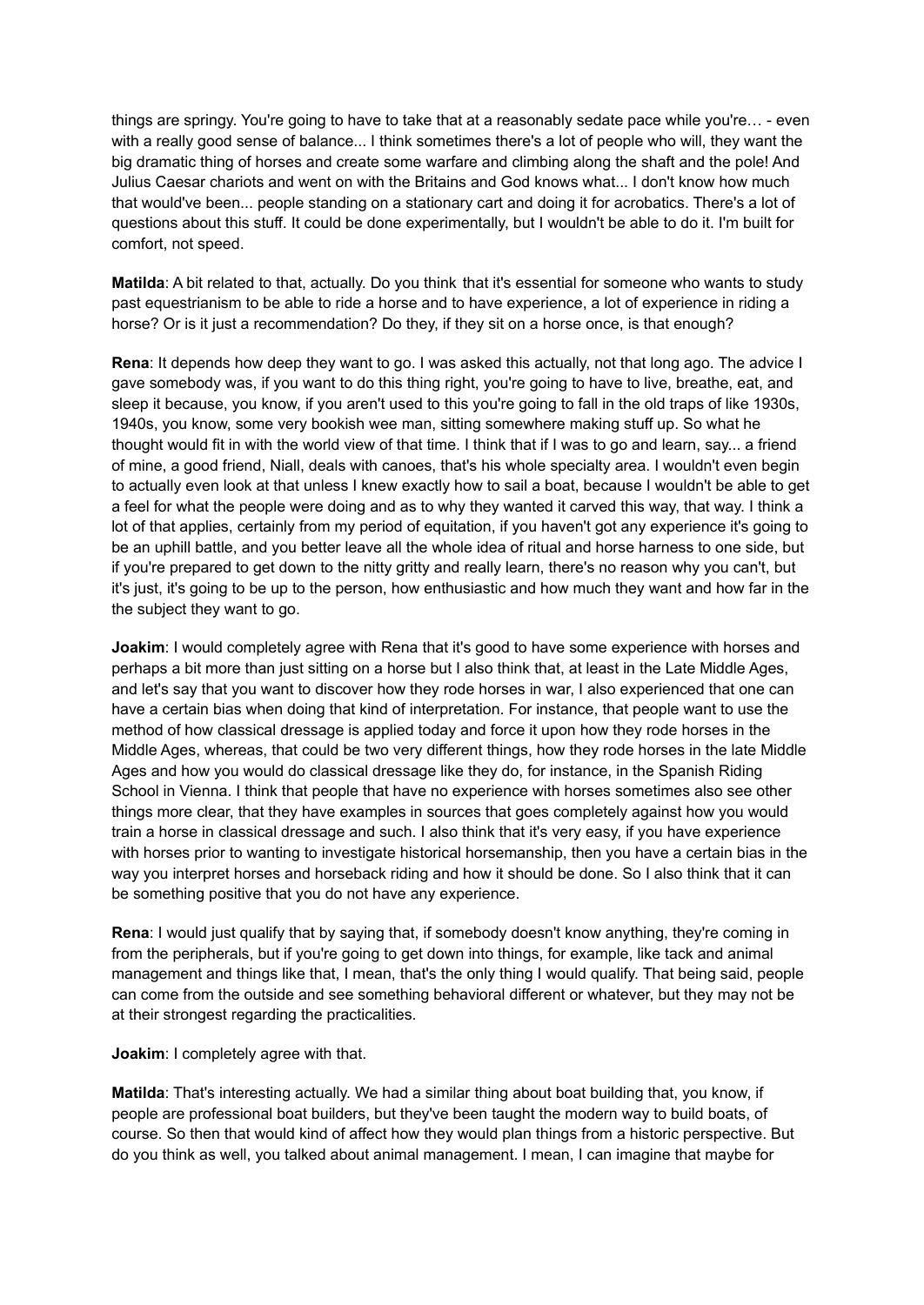example, the ethics around animal handling might be a little more developed now than they were in the past. Or do you think that it's vice versa?

**Joakim**: I definitely think that they are very much more developed in a positive way today than it was back then. There are very, very horrific examples of how you would treat animals in some of the Britain sources, like for instance, I read recently, that is a mid 16th century author of a riding manual who states that if a horse has a tendency to buck, instead of going forward, then you can always tie a hedgehog to its tail and then it will move forward. Today you put a lot more effort into understanding the psychology and the behavior of a horse than just, you know, oh, it's not moving. I tie something dangerous to its tail and now it's moving, look! That kind of method wouldn't be something you would use today.

**Rena**: This is the odd thing. During my PhD, I got the dream ticket of travelling around Europe and looking at everybody of the Iron Age, different cultures of their tack and, it was interesting to see the differences, you know the Germanic stuff, the bits are very, very chunky, closer to what I'd call a mullen mouth today. So they're obviously using much more modern aids of... and in many ways like the Irish who are, again, riding without saddles. There's a huge amount of parallels between the two. You're looking at the Netherlands, your Frisiae and Bataviae, et cetera. And again, their riding is very simple and very straightforward and recognizable today. You look at things, for example, like the British Waterford bits, as I think of them as being proto-Waterfords, those things that are very, very highly decorative with this really long, inner central link, that's incredibly long and these two very short cannons. They were not nice, I mean, they are definitely not nice bits. You'll see that similar level of brutality to horses' mouth and palate, whenever you look even at the ancient Greek stuff, which is really ugly.

**Joakim**: Now that you mentioned that, I just came to think of, not that long ago that they found the horses from Byzantium had been using bits with a very, a spade-like mouthpiece, a very high port that had been pressed through the palate of the horse, that would have caused a lot of pain. And we cannot do anything like that today. And I think it's a very interesting thing that at least when you are investigating Medieval bits and tacks and such, that they put a lot of effort into creating the perfect mouthpiece for the horse. They have so much focus on what kind of metal they put into the horse's mouth, creating all kinds of different bits and pieces to adjust it perfectly for that one horse. And I cannot help to think that, at least the way many people want to ride today, if they have a kind of humane approach to how they want to ride them, they are not that focused on what kind of metal they put into the horse's mouth, but much more focused on what other aids they use with their seat, their legs and how they can use their weight to distribute and move the horse. I cannot help to get the idea that since they were so focused on what kind of tool they used in the horse's mouth, then they must also have been very much keen to, or interested in using it. So at least that's where I see a difference in how they rode horses in the Middle Ages. They would be very much focused on what kind of bits they used, whereas today it is moving to the other direction and you give a horseman or a dressage rider credit when the person is able to use his or her seat and legs instead of the bit.

**Rena**: It's an interesting thing because in Ireland, it seems to have been a lot closer to the most basic - although they did get very fancy as time went by. But again, it's very like the Stuebben Golden Wing or Verbindend style bit was being used in Ireland. That was the ultimate prestige Iron Age bit, which isn't actually used anywhere else in Europe. I have no idea why. It is actually double-jointed and the central links, or you can actually spot the Dr Bristol, you can spot the French link, you can spot the dog bone. They all look so similar to what you would be riding in with a double link Verbindend today.

**Joakim**: I think it's very interesting to think about, were they used very harshly these bits, or, what kind of pressure did they ride with? Because, I don't know if you have heard about this, Rena, but there is an investigation also about Iron Age horses in Denmark, from the university of Aarhus, where they are investigating Iron Age warhorses, a veterinary who has been part of that project, she has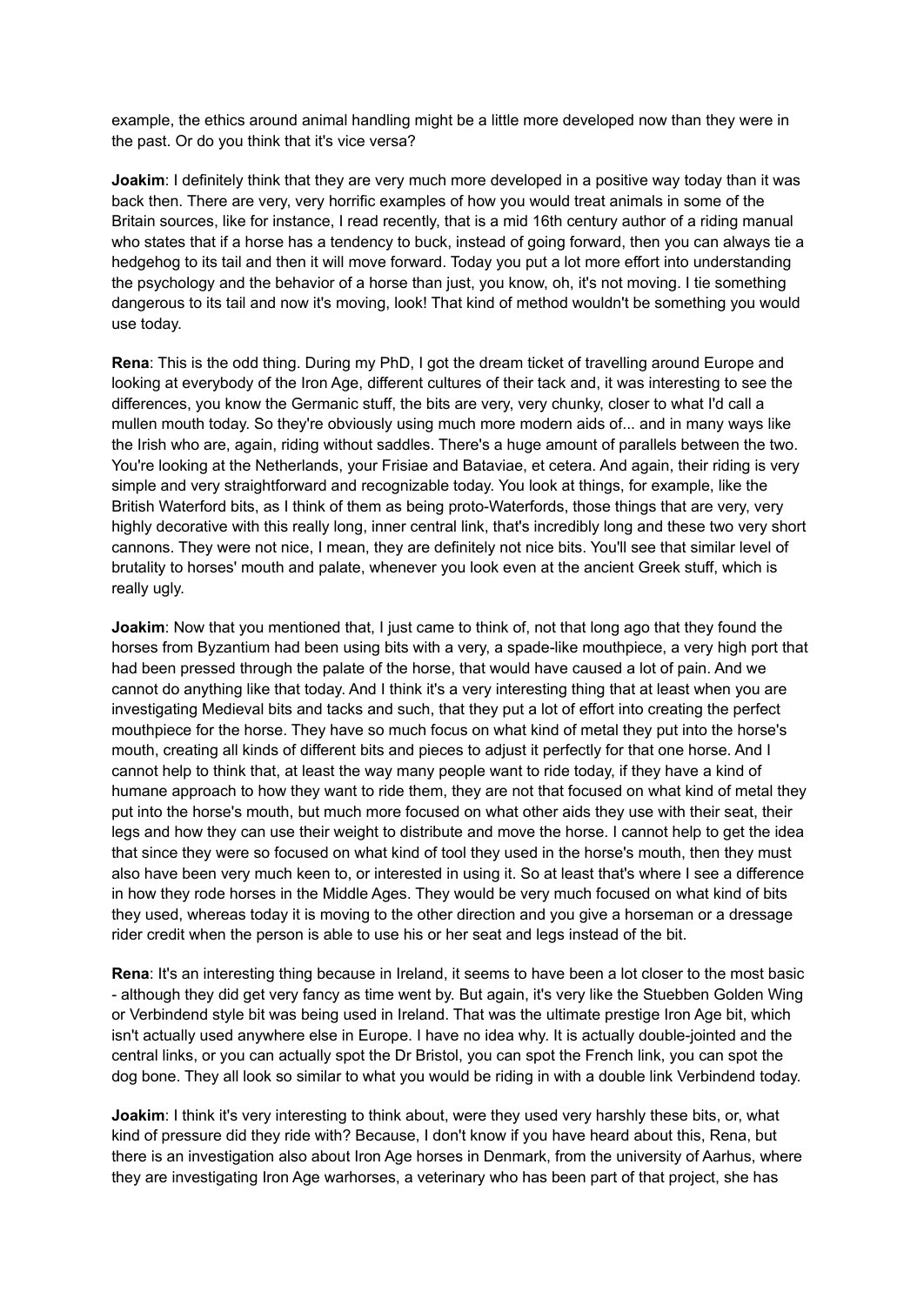found out that the way that they used the bit in the horse's mouth must have created some kind of tearage on the horse's bone, in the mouth. So according to that research, then it shows that the bit has been used quite harshly.

**Rena**: That's Xenia Pauli Jensen and Jacob Kveiborg, yes, Xenia is a friend. There's a wee book out at the moment , which is called The Liminal Horse. It's published by Trivent. Xenia and Jakob have got their paper actually on that, within it. It's 12 chapters of horsey lushness from all periods. There's lots of medieval stuff as Trivent of course do - and there's bits of pre-history Roman, Irish, you name it. If you need the paper I'd be quite happy to send it to you.

**Joakim**: That would be very, very interesting.

**Matilda**: So it sounds indeed like, actually when doing re-enactment or when working with horses nowadays, you don't want to be too accurate in the Medieval or the Iron Age riding styles, just ethically for the horse.

**Rena**: We're lucky because we can use things like pressure gauges to simulate rein pressure and stuff like that and tension. There's lots of ways we can use computer model and lots and lots of options that if we think something would not be right or not be good for our beasties, you know? So we're lucky to live in that period of time.

**Joakim**: Yes. I also think that we are lucky that we are never in need of using our horses in the same situations as they were back then, at least, using a horse for warfare. I can easily imagine that in a heated situation, you could pull your bit on your horse in a way that would harm him. Whereas in day-to-day riding you wouldn't and I am sure that they did use a lot of other fine aids that would promote more pleasant communication with the horse than just a harsh bit. But I also think that this whole thing that we never end up in the same situations as they did also creates a difference in what kind of riding you would use in re-enactment and what kind of riding you would use for real in warfare.

**Rena**: I think that's one of the big important things you've just hit on, that a lot of archaeology has disregarded that a horse in pain and a frightened horse in a war situation becomes a very, very unpredictable creature indeed. I think that we're in a very lucky position to be able to actually assess things in a non-combative manner. We aren't endangered either ourselves or the animals.

**Joakim**: Yes, that's true.

**Matilda**: Well, I can imagine. I mean, even though obviously you're not going into battle, working with animals in any situation I can imagine might be difficult. So how does working with live animals limit or affect your research or your experiences?

**Joakim**: Well, I'm very happy that it does because it affects me and limits me in the sense that I cannot do the unethical part of mistreating a horse with sharp spurs and tying a hedgehog to its tail. But also, it gives me an opportunity to think in other terms. I have the idea that the perception that war horses in the Middle Ages were very aggressive horses, at least that's how they are described in sources, that they were aggressive and they would bite and kick and today we do not have this kind of horses anymore. Horses are normally bred to be very kind and cooperative and nice towards humans. So, working with animals I have to think in the same way as training a police dog, you have to make the whole thing a fun game for the horse. Instead of encouraging the aggressive side, just encourage the playful side of the training. And then you can do all sorts of things where the horse will do the exact same thing as a warhorse would do, but his attitude towards it is just playful and fun. And I'm doing this with my human being and it makes him happy. That is a very, very nice way of doing the same research.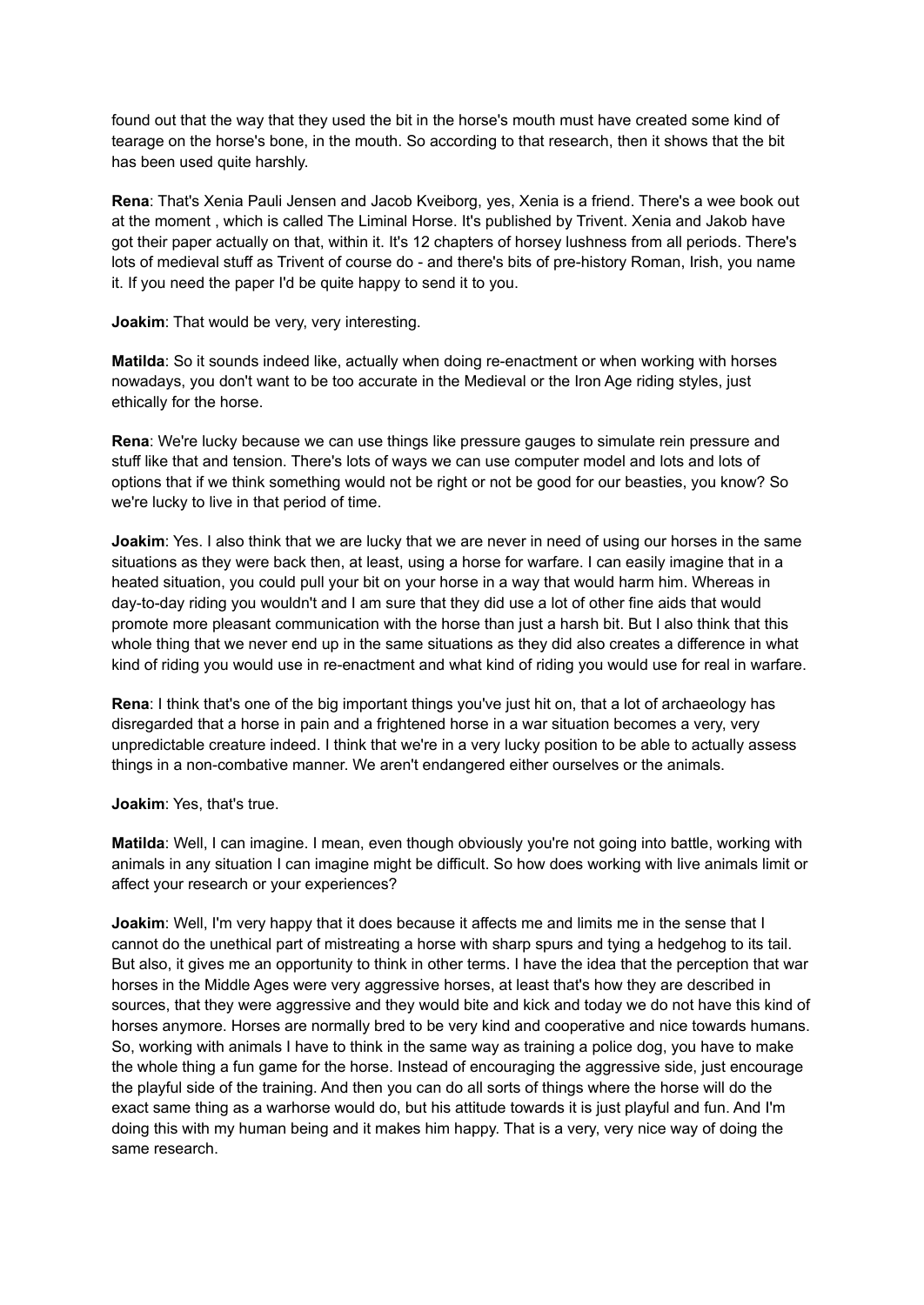**Matilda**: Like the horse is also re-enacting in a way!

**Joakim**: Yes, the horse is just playing, basically.

**Rena**: I'm lucky in the fact that, for me, getting out to any stables and getting on horseback, if I use a double-jointed snaffle, I'm basically doing my job, that becomes lovely and simple. For EXARC, I did make a replication of the Moynagh crannog using the antler cheek pieces. That was certainly an interesting experience. All I can think of is that the horses must've been... or the ponies or whatever they were using, must have been used to very, very gentle aids at the Late Bronze Age, in Ireland anyway. And it must be also like up in Bækkedal in I think it's Denmark, isn't it, where you've got the organic mouth pieces that are, you've got basically what we used to call wickies, but I think, it's like a rope and leather, mullen mouth that's woven together. I've certainly no problems in experimenting with those with a horse, because it's not going to do them any harm.

**Joakim**: No, exactly and I also think that because for instance, in the Late Middle Ages, they had a huge variety of different bits and I'm very, very sure that one can easily recreate some of them and make tests with them to see how they work and function because that specific type of bit wouldn't harm a horse too much.

**Matilda**: Okay, I'm going to pull it back a little bit. We've been quite specific so far, but just curious that the general question, I imagine you've both been asked lots of times. Why is it important to look at the role of horses and horse riding in the past?

**Rena**: It combines the idea of how people got from A to B and what they wanted to tell people that saw them traveling for A to B, what they wanted them to think about them. So therefore you have automatically covered your idea of status. You've covered your idea of to some extent, intimidation. Obviously from Joakim's time you've got somebody in full armor, you know, trotting along the road or whatever. You're not going to mess with the person. From my period of time, you've got a pack of warlords armed to the teeth with spears and god knows what strapped to their backs. Again, you're not going to mess with them. It is a form of transport and the glorious thing about it is, it also makes you look at the landscape, at roads or what might pass as roads. Why were people wanting to get from this point to that point that this trackway developed? So it starts not just from the horse, but it starts to tell about the infrastructure of travel, because if you're wanting to have a cart, you're going to have to have a better quality road than traveling on an esker as you might do on horseback, for all the obvious reasons. It's about how people are looking at solving their traveling's infrastructure problems, as well as that it looks at our relationship with the animals. People love horses and they think they're beautiful. Our ancestors from way, way back in every culture, be it Saudi Arabia, be it Africa, be it..., wherever the horse was, people have always thought, God, it is beautiful. And they want to buy into that aesthetic of beauty as well, I think. And that generates part of the relationship of horse and human and that's equally fascinating. So yeah, that's just some of why I think it's important.

**Joakim**: I completely agree and the thing you said, Rena, about what kind of signal you're sending. I have a deep interest of knightly culture and exploring knightly culture. And I think that in a, what you could call a popular perception of knightly and noble culture, when you talk to people and they talk about how they perceive the noble culture, then nobility is always portrayed also in popular movies and so on and so forth, as if they're degenerated, incompetent, only able to tease and harass peasants, take their money, their taxes. I think when you tell the story, or you show the story about a knight being able to control a warhorse, it gives them status and it shows also that they weren't incompetent, that they actually were very skilled in doing their craft and also gave them, what you could call a position in society because, throughout the Middle Ages whenever you hear knights talking about why didn't they pay taxes, why did they have their privileged status is because, as they say so themselves, they are the first one to defend the country, the citizens in the country. And then the horse and the horse riding becomes a tool of their trade, you know, a necessary tool to make sure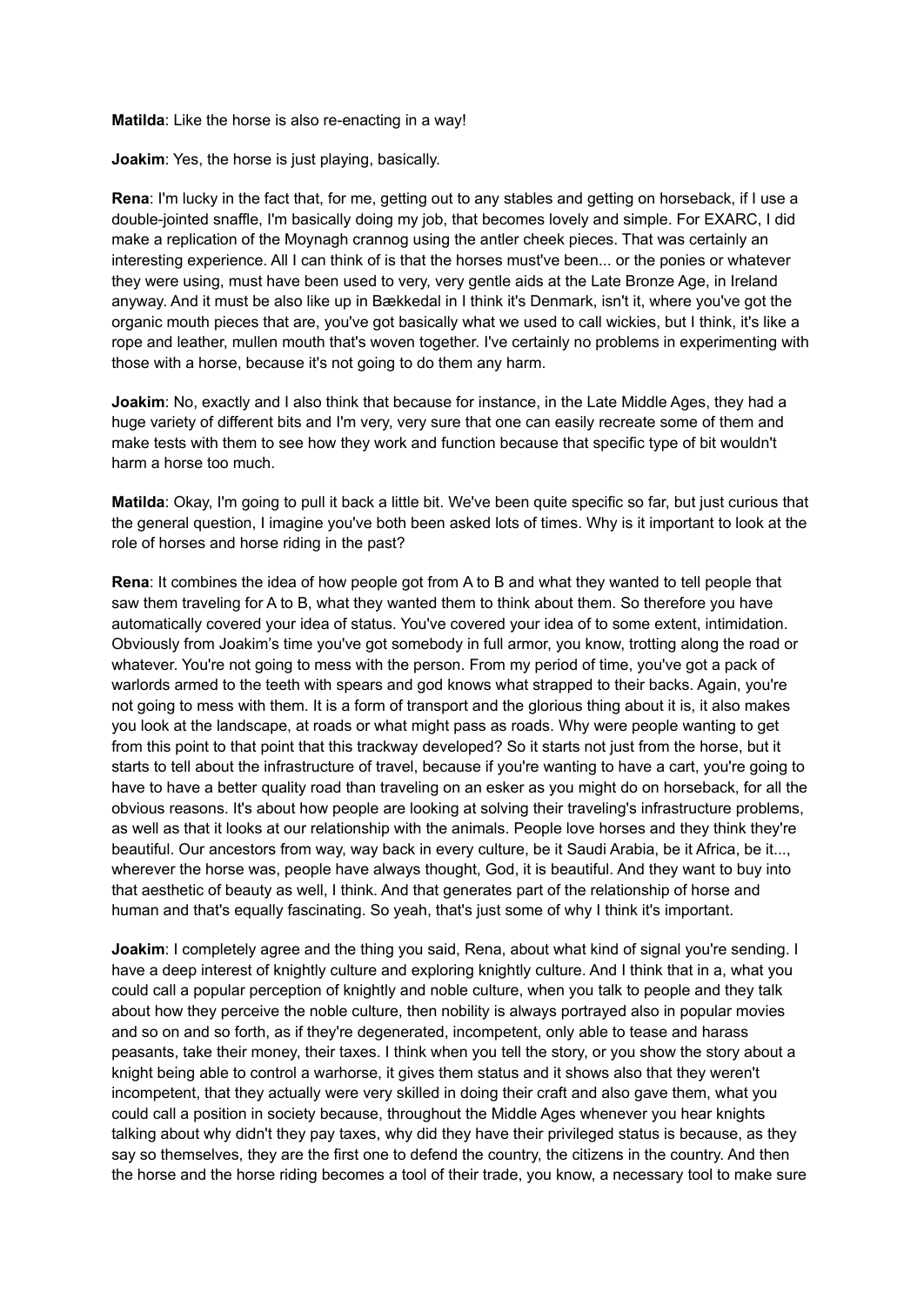that everyone knew why they had this status. And then you can start building a new narrative, a new story about nobility. That these people actually, they had the defending societal role and they were not incompetent, they were very, very skilled riders and they knew how to handle a horse in a war, which gave them their privileged position in society. This is a very, very important part for me to try to change what you could call a popular narrative about medieval nobility.

**Rena**: Somebody once said that the reason why the aristocracy are naturally confident about what they're doing is because they're been raised on horseback and if as a child, you feel that you can work with a horse. It's so much bigger and so much stronger than you, you can take on anything. And I think there's a certain amount of that actually with elite on horseback, it does occasionally spill over into aggression and arrogance, I'd say, because that's human nature, that if not just confidence, that the horse does become very much a weapon in its own right. Certainly from Joakim's period, I know that you've got - we mentioned the Spanish Riding School of Vienna earlier and the teaching of all the moves, which even if they weren't actually used in combat, certainly held the threats that they could be and you wouldn't get too close behind the horse carrying out a full-blown capriole, kick out in the back. You wouldn't want to be too close behind that, you know? It's about confidence, it's about rulership, it's about status. I think, no matter what area you go to, I think even the Bækkedal, the lovely cart with the organic mouthpiece and all the jingly-janglies. In Denmark, I think it's still about status. You could have a - like Hallstatt as well - you could afford to have a lovely cart like that with lots of lovely decoration.

**Joakim**: And there was a reason why you had that status. When you read about it in most literature, it's also, yeah they had the money to have a warhorse, but they also knew how to use the war horse. They were skilled. They were craftsmen of their own trade. They knew how to basically handle their war machine and that gave them the status. What you also said about using the weight of the horses and the maneuverability and what horses can be used I can only imagine...even smaller horses, they have an advantage in their use of weight, you know. I have a Shetland pony on our farm and he weighs almost a hundred kilos. So if you just double that weight then you have 200 kilos and there's no foot soldier in the Iron Age who, even though they're armed to the teeth with a weapon would come anywhere close to that amount of battle weight. So, you know, the horse is just in itself and its weight is a huge threat. If you can push your horse in the right direction, then you have the possibility of pushing another person with 200 kilos of force. And that is a lot, especially compared to the Middle Ages or the Iron Age where you weren't used to pushing around with 200 kilos. Then it created a huge advantage for the use of the horse.

**Matilda**: I'm convinced…, it sounds like they're indeed they're vehicles, they're weapons, they're tools, they're everything, really, it sounds like, horses. I think it's time to start wrapping up. So before we finish one final question, for both of you. What are your plans for the future and how can the EXARC community help to make a difference, do you think, in regards to the points that you discussed today about sort of re-enactment, horses, experimental archaeology, et cetera?

**Joakim**: I have this idea that I want to do a project where I develop a theory and method on how you can apply your experience when you do experimental archaeology, you know, in this case, it would be of course concerned with riding that you kind of use and apply a theory and a method where you take yourself out as a bias, as much as possible. And I want to do this by exploring late 16th century Italian riding manuals, just so you can discover that type of riding. So if I could be helped in any way, I would definitely be interested in anyone knowing where to find support with an investigation. I would think it would be really interesting if, for instance, EXARC could help with finding some kind of measurement gear where you could start exploring the force of a lance strike, given from mounted, heavy cavalry in the Late Middle Ages. And you could have measurements on the force of the lance strike because as far as I know, there has been made no such investigations before. So yeah, exploring the force of a lance strike, that would be very, very interesting to investigate.